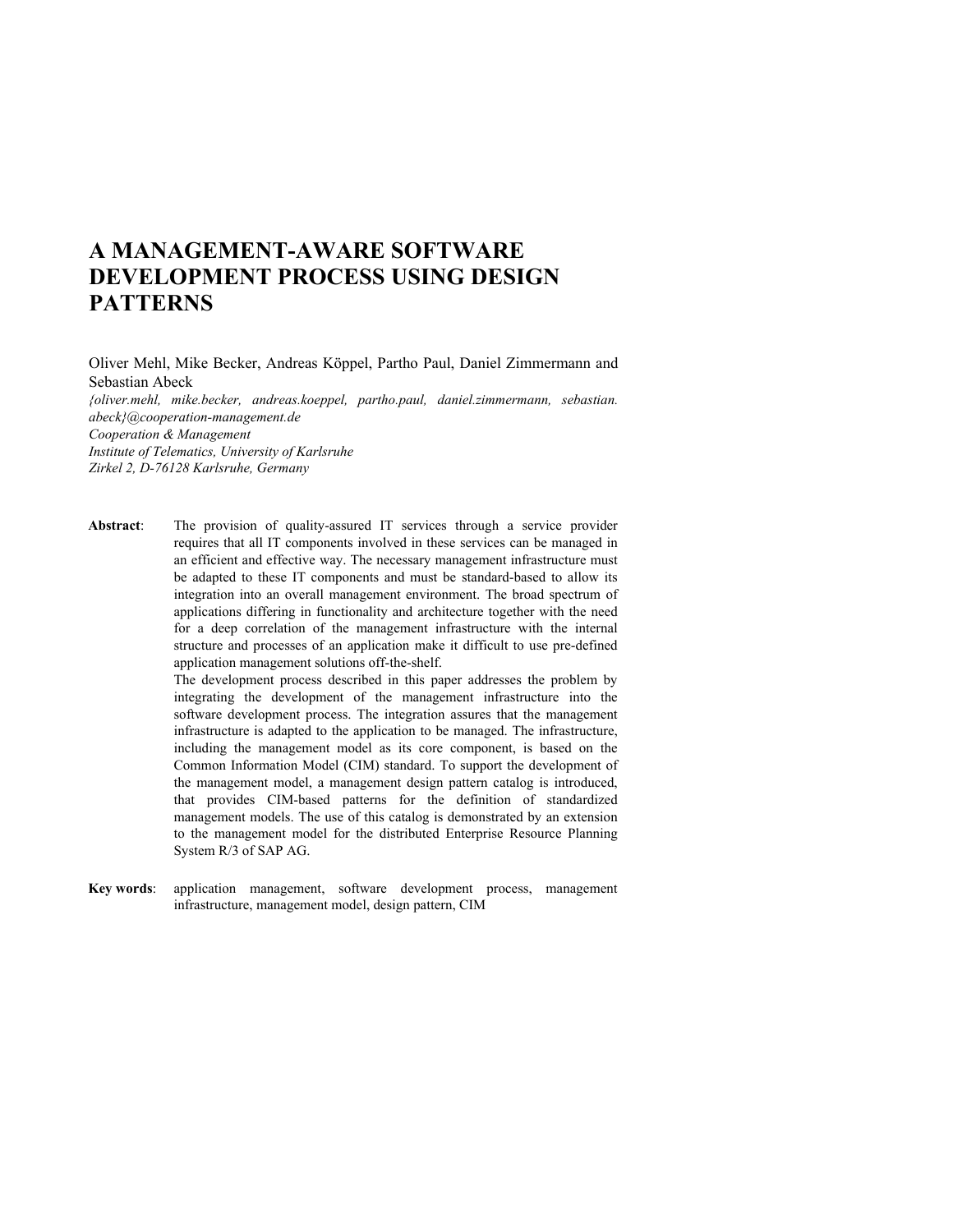### **1. INTRODUCTION**

Modern software systems have to be able to provide IT services to customers in a quality-assured way. Therefore, every component that forms an application including network-, system- and application components - must provide a management infrastructure including management models and corresponding instrumentation mechanisms.

Due to the broad structural variety and individual functionality of application architectures, the process to create an adequate and sound management infrastructure is a complex task. Additionally, in contrast to network or systems management, where management models can be built on dedicated base models, in most cases application management models must be built from scratch. An in-depth look into the application and its internal processes is necessary to ensure that the generated model reflects the application system appropriately. This puts the task of creating such a management model into the hands of the software developer. Being the person most familiar with the application, he is predestined to deal with the provisioning of the necessary management infrastructure.



*Figure 1.* Development of management-aware software

To reduce the complexity of this task, an integrated process for the development of management-aware software systems as depicted in Figure 1 is necessary. A tight integration of the software and management infrastructure development processes avoids the problems of a too late alignment and harmonization of the application and its management infrastructure. To handle the additional complexity of this approach an integrated approach must provide guidelines and tools for application developers to ensure that management aspects are considered in all phases of the process.

Within this context the paper focuses on the development of the management model as part of the management infrastructure and demonstrates how the use of a design pattern catalog for management models supports the process. The design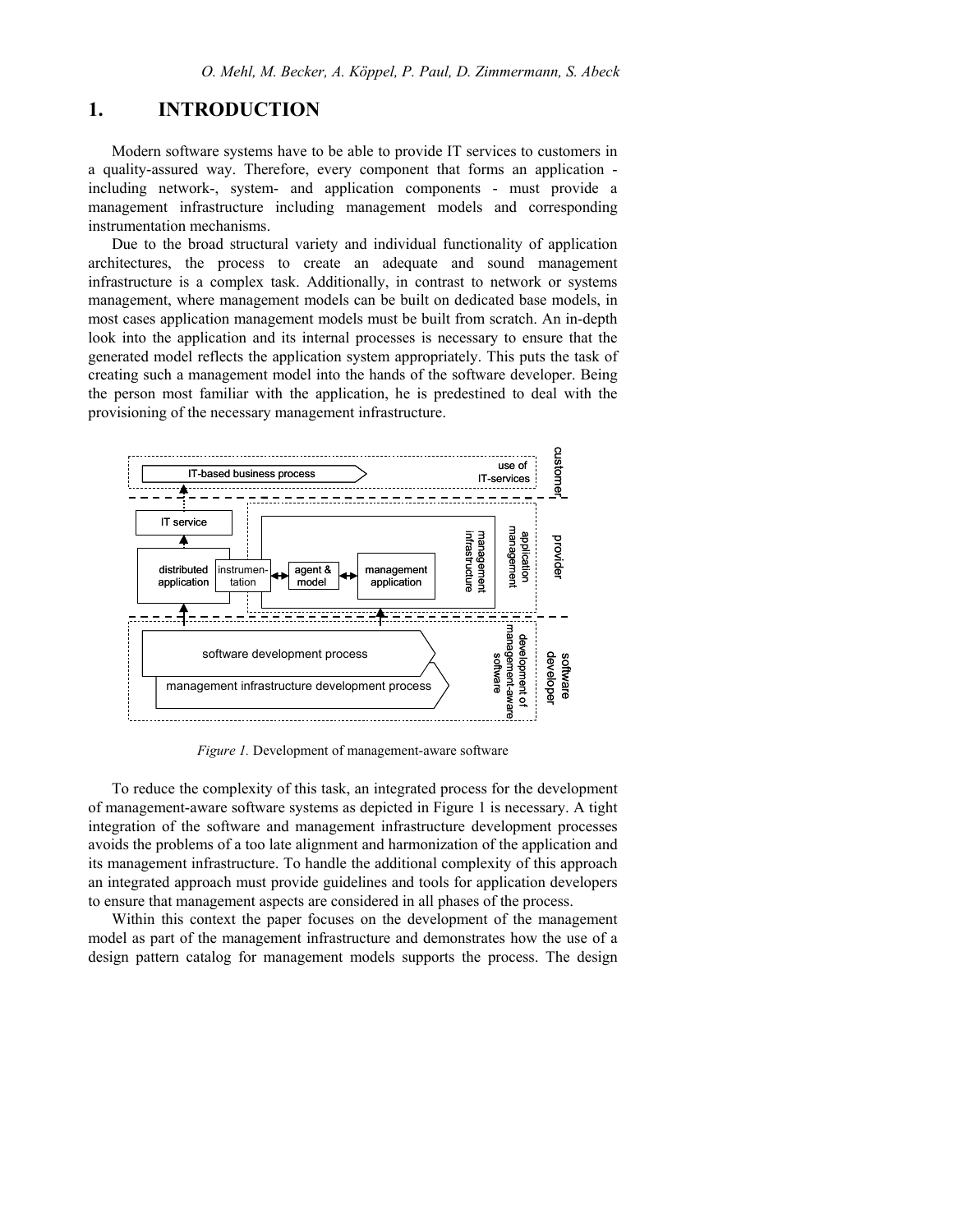patterns presented describe recurring parts of management models for application systems, modeled on a level of abstraction suited for management needs using a standardized management modeling language to ensure reusability and portability.

## **2. STATE OF THE ART**

### **2.1 Management of applications**

The complexity of application management [1] is not only driven by its various functional aspects but also by the broad spectrum of applications as managed objects. An important requirement for a successful management of applications is an adequate information model, which describes the applications' functional components and relations in the context of the business processes. Regarding the way to develop these models two basic approaches can be identified.

The most frequently used approach at present is a disjoint development of the software system and the corresponding management model. In this case, the management model and instrumentation code [2] need to be developed and integrated after the implementation of the application. If integration is impossible, the management must be based on information already available from the software, complemented by information gathered from an outside view of the application (e.g. system management information). This approach bears the risk of significant differences between the representation of the application in the management model and the actual software structure. The quality of the management achieved in this approach depends heavily on the degree to that additional instrumentation code can be integrated into the existing application system.

The second approach is to integrate the development of the management model into the software development process. This approach reduces the danger of inconsistent views on the application through a tight coordination between the development processes of both models. Due to their different aims and viewpoints a total match of the models is unlikely. Nevertheless, an integrated approach usually results in a well-adapted management view on the managed application that directly influences the quality of the overall management solution. The management-aware development process presented in this paper follows this integrated approach as described in detail in section 3.

### **2.2 Management infrastructure**

In today's management scenarios required information for managing an application is often provided trough a specific management infrastructure in a nonstandard way. To be integrated into a broader context such as service management management information must be accessible not only by application-specific management tools, that are tightly coupled to the managed application, but also by external management applications or platform such as Tivoli [3], BMC [4] or HP Openview [5] to enable correlation and aggregation of the management information.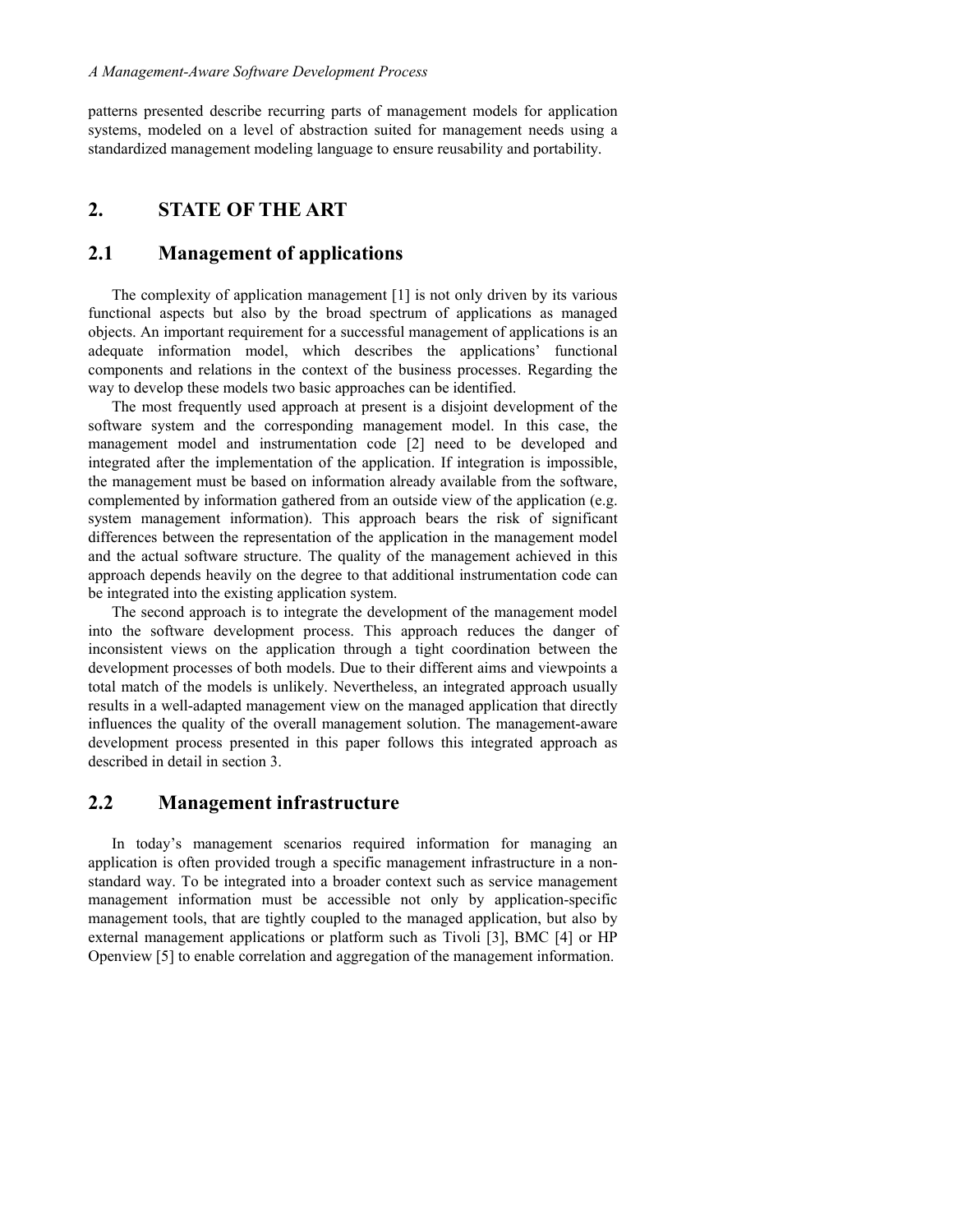A standard for modeling management information is the Common Information Model (CIM) [6] specified by the Distributed Management Task Force (DMTF). In contrast to management information languages such as SMI-GDMO (Structure of Management Information, Guidelines for the Definition of Managed Objects) [7], DMI-MIF (Desktop Management Interface, Management Information Format) [8] or SNMP-SMI (Simple Network Management Protocol, Structure of Management Information) [9] that are devoted to particular management domains CIM is an implementation and architecture-independent modeling language that allows to describe overall management information in a networked / enterprise environment [10]. It is flexible and extensible and therefore provides a wide range of applications. The rules for building CIM-compliant management models are defined in the CIM meta schema [6]. A set of basic elements to model management information is provided through the CIM base schema. CIM makes extensive use of the concepts of classes and instances known from object-oriented modeling and uses UML class diagrams to describe the models. This fact supports the idea to use CIM in an integrated development process in which the software developer must carry out the development of the management model as he is usually already familiar with these concepts and the notation.

The CIM compliant management infrastructure can be used to guarantee standardized access to an application's management information and functionality. To provide a manageable application that supports this approach, a developer has to provide the CIM-based management model, additional instrumentation code as well as a CIM provider for the application that can be registered with the CIM object manager (CIMOM) to make the CIM model, management data and functionality available to management applications.

## **3. AN INTEGRATED MANAGEMENT DEVELOPMENT PROCESS**

The idea to integrate the management development process into existing software development processes assumes the identification of a generic core process. This process can then be extended to incorporate management aspects taking into account the integrated development of a standard-based management infrastructure for a management-aware software system. The integrated process can then be mapped to the original development processes to make them managementaware. Obviously the integrated development approach increases the overall complexity of the software development process that must be handled by the software developers. Even though a separate development team that is specialized in management details might transparently develop the complete management infrastructure, an intense synchronization between both processes is inevitable and results in additional costs. On the other hand the integrated process avoids the costly and error-prone process of adding management components after the implementation of the core functionality of a software system. The consideration of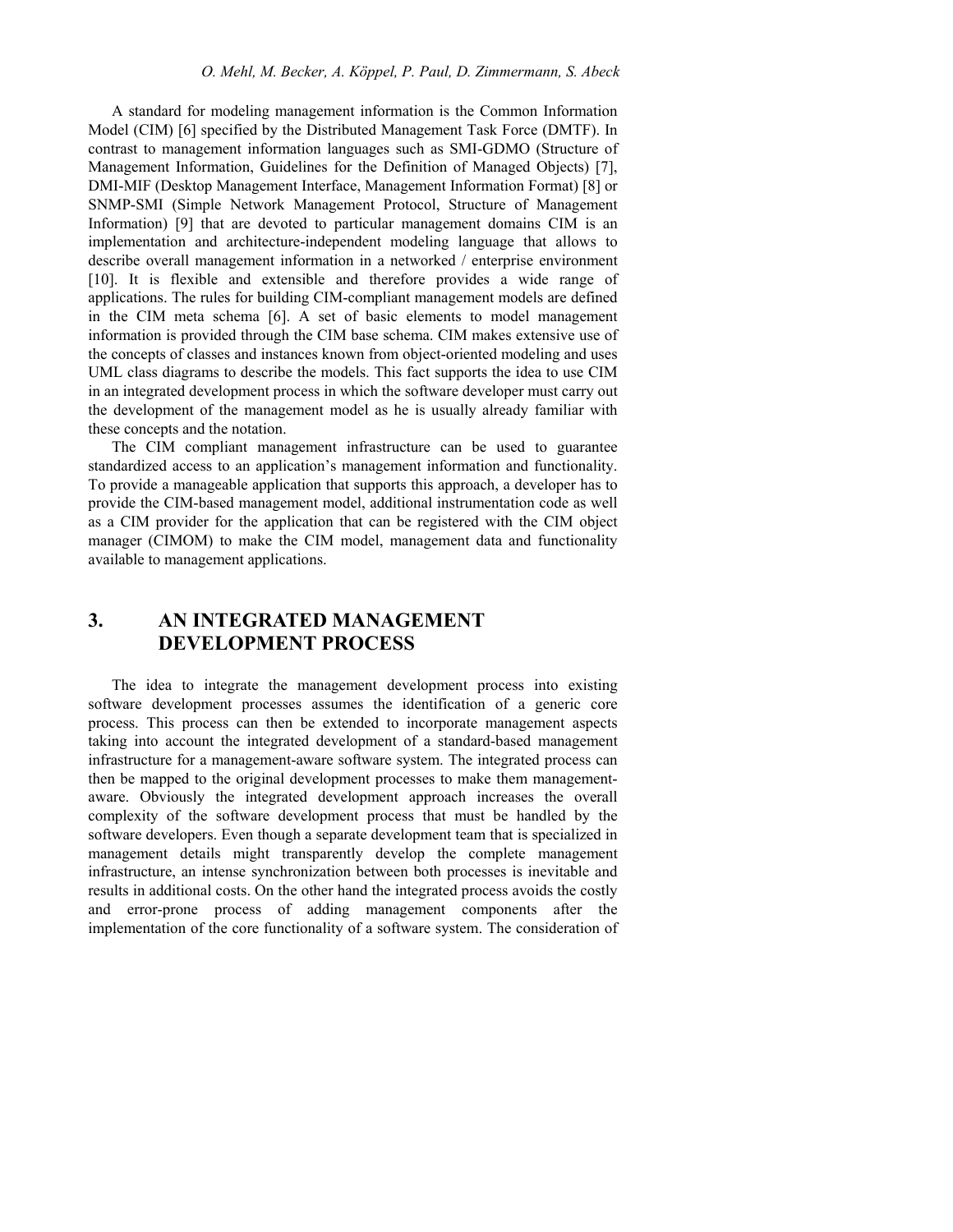management aspects right form the start of the application development improves the application's manageability in terms of the overall quality of its services.

When taking a closer look at established software development models such as the waterfall model, the V model or the spiral model [11] all of them share three main phases: a system analysis phase, a software design phase and an implementation and test phase. The integrated management development process depicted in Figure 2 is based on a software development process (SWD process) that consisting of these three shared phases. The management infrastructure development process (MID process) is separated into corresponding phases. The integration of both processes is done for each phase separately to ensure a consistent completion of each phase and by that to ease the integration of each of the phases into existing development processes.



*Figure 2.* An integrated, CIM-based development process for management-aware software

To ensure a standardized access to the management information and functionality of the application the management infrastructure developed in this processes is supposed to be CIM-compliant. It deals with the development of the management model, the provider, the instrumentation code as well as the management application.

The following sections describe the first two phases of this development process. The last phase is left out as it concerns only implementation details.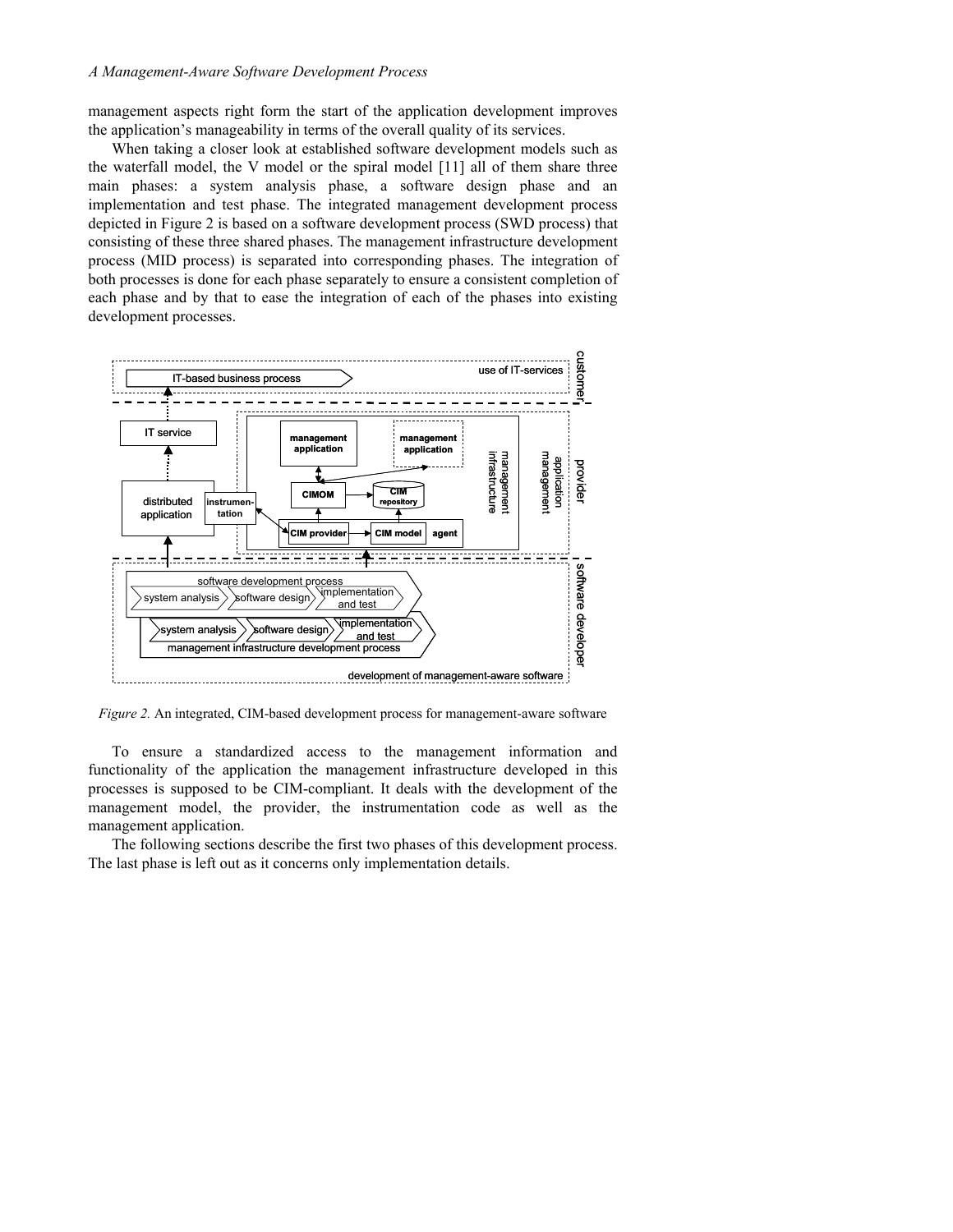### **3.1 The system analysis phase**

The main focus of the system analysis phase is to determine and describe the requirements for an application system defined by the end user or customer. The requirements are documented in a product concept catalog and are later transferred into a customer requirement specification. Both documents describe the scope of the services of the developed application. In both cases the specification of the management requirements is realized after the requirements for the software have been defined as most management aspects are linked to or based on details of the software requirements analysis. To support the definition of management requirements a management catalog is used. The catalog provides a very high level classification of generic management information organized according to the five functional areas FCAPS of the OSI management [12]. It can be used in interviews to capture and define the customer's management requirements by instantiation and adaptation of the generic management aspects to the developed product.

After the requirements are defined, a product model is specified. Based on this model prototypes of the graphical user interfaces (GUI) are constructed that provide both, the software engineer and the customer, with a first vision of the application. In addition, a first version of a user manual is produced that is completed during the other two phases of the development process. If the development of a management application is necessary, the GUI for this application is specified in this phase following the same process but on a more general level. At first the management data provided by the management application is described in a broad outline through the definition of a first set of relevant management information and access functions for the application. This process is also supported by the management catalog that allows the definition of this data based on input from the requirement analysis. Additionally control mechanisms for the application are specified. Management data and management functions are then implemented in the management GUI.

The system analysis phase ends with the review of all the documents and specifications that have been created during this phase to guarantee that the specifications meet the requirements. In case of inconsistencies, changes or extensions to the existing specifications must be carried out.

### **3.2 The software design phase**

The software design phase depicted in Figure 3 deals with the transformation of the specified requirements into a software architecture. During this process constraints and limiting conditions are refined and extended based on the outcomes of the system analysis phase. In addition, operation conditions are defined.

The software architecture describes the structure of the software system by defining the system components and their relationships. A system component is a closed part of a software system dealing with a specific (functional) aspect of the application. Depending on the level of detail the components are organized into layers or tiers whereas logical layers are mapped onto physical layers. The mapping of the components can be done following predefined schemes.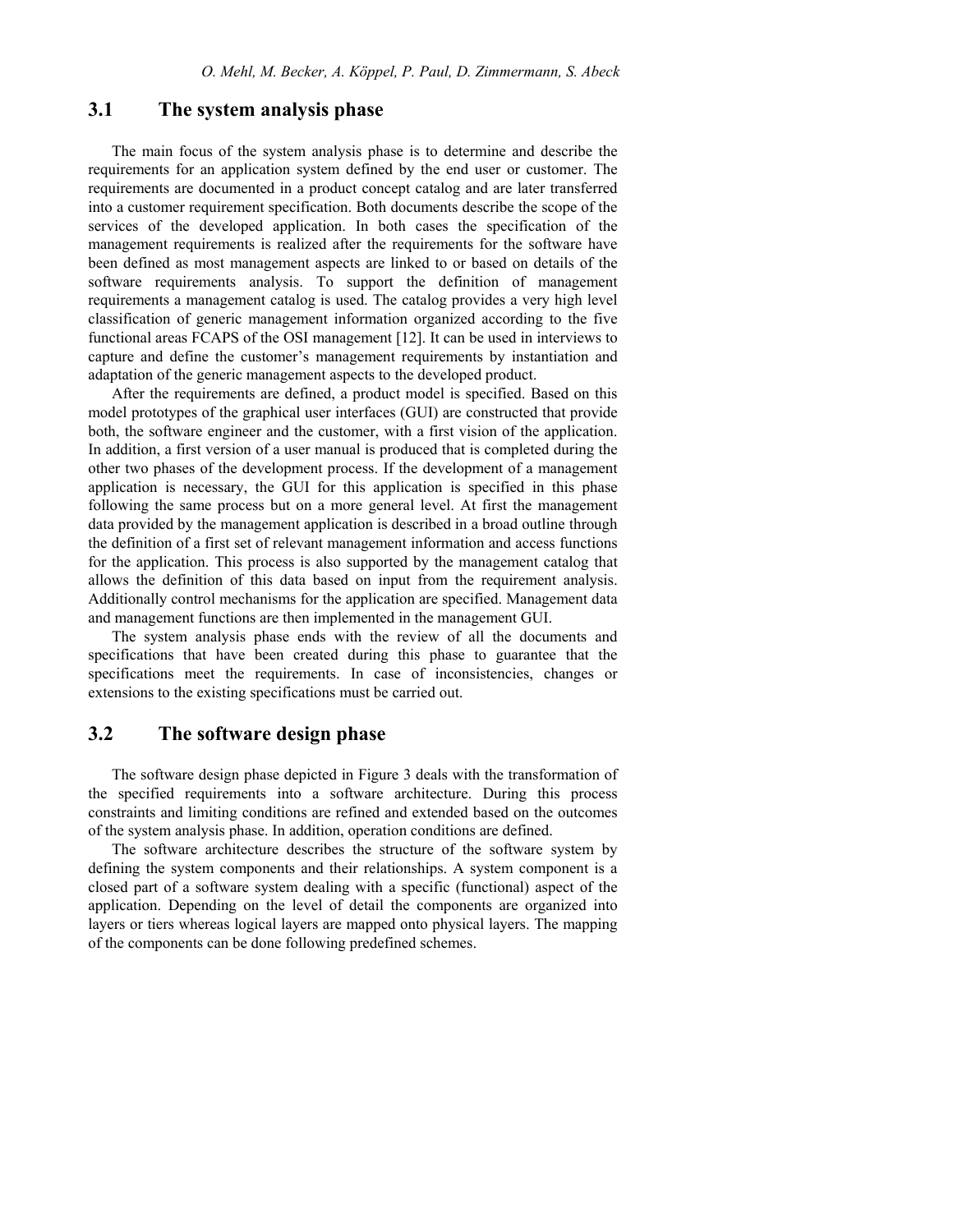After the system components and the architecture have been defined, the components are specified in detail. This includes the definition and documentation of their interfaces as well as their internal behavior in a formal or semi-formal way. Tools supporting this process are e.g. UML CASE tools to create static (class diagrams) or dynamic (activity or sequence diagrams) diagrams of the components. Due to its complexity, the process of defining the software architecture and its components is carried out iteratively, refining the results of the preceding phase. If necessary, results must also be fed back into prior phases of the design process to change or extend earlier specifications or constraints.

The design of the management model can be initiated after the system components and the overall architecture have been defined. The management model can include various kinds of management information from the different management areas depending on the focus of the management. Constraints and decisions taken in the design of the application architecture influence the development of the management model. They must be taken into account to ensure a consistent and sound management view of the application. To ease the development of the management model, a management design pattern catalog is used. The purpose of this catalog, its structure and usage is described in section 4 in detail.



**SWD: software development MID: management infrastructure development**

*Figure 3.* Management-aware software design phase

The management information and functionality is provided by the application components through the instrumentation. Therefore the instrumentation requirements extend the component specification as they define additional functions and parameters that need to be integrated into the components. The instrumentation also influences the design of the management model: only aspects that can be covered by the instrumentation can be instantiated in the management model.

After the management model and instrumentation design become more stable, the design of the management provider and, if necessary, the management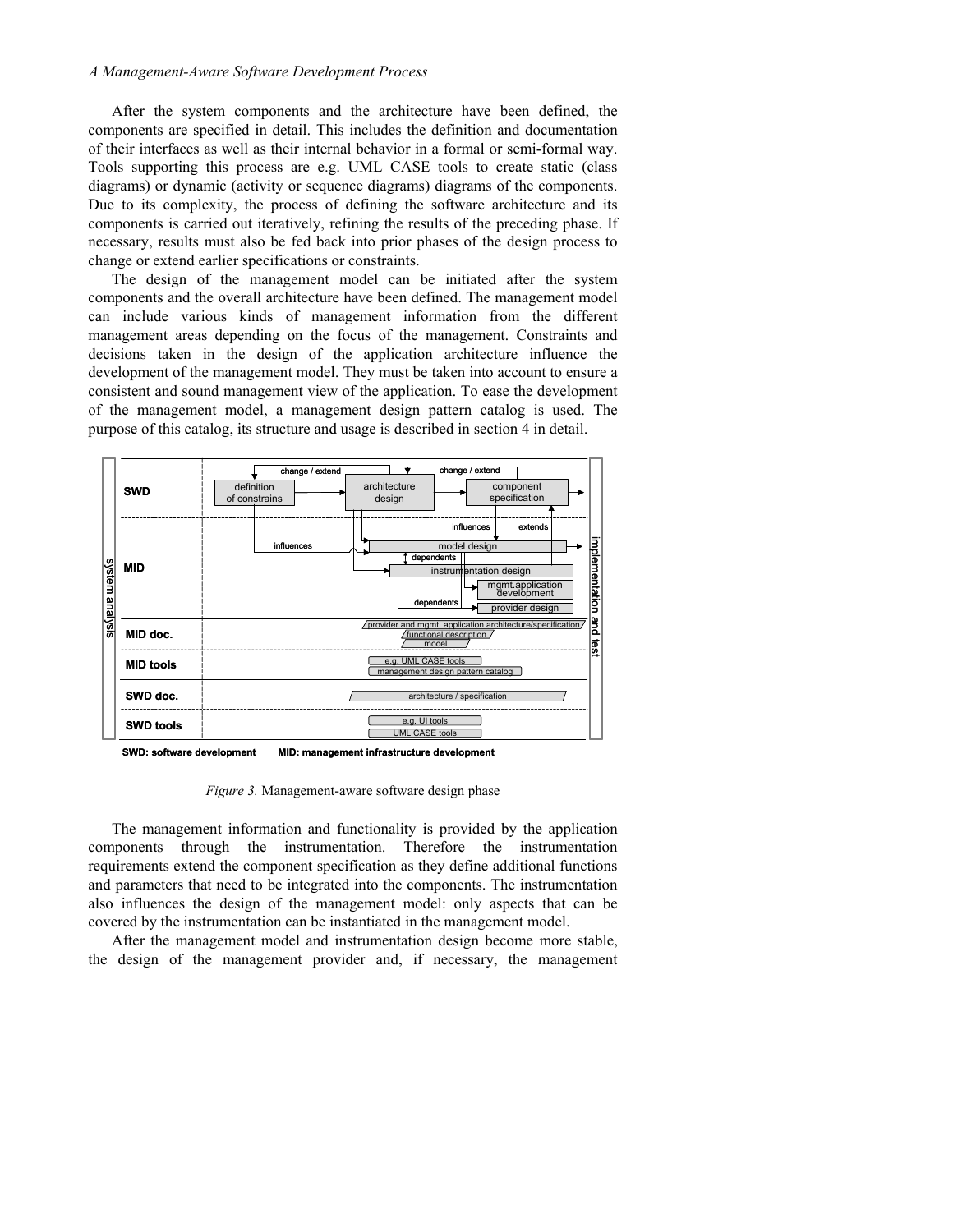application development is initiated. The provider is responsible to transfer the management data received from the instrumentation to the management application (via the CIMOM) and must therefore implement the management model. The management application is designed and refined according to the requirements and the initial GUI design defined in the system analysis phase. Based on the information represented in the management model, details about management data presentation and possible data manipulation operations are specified.

## **4. A MANAGEMENT DESIGN PATTERN CATALOG FOR THE SOFTWARE DESIGN PHASE**

The component- or object-oriented way to design the CIM-compliant management model in the integrated development process fosters the reuse of design models in the form of patterns that solve recurring design problems. In software engineering design pattern consist of a combination of components or classes, their interfaces and relationships that reflect important aspects of a solution to a specific problem. The reuse of these patterns is only possible if they provide a sufficient level of abstraction from both the underlying problem and the solution. While software design patterns usually handle details of the system design, patterns used to build management models operate on a higher level of abstraction relying on component- and function-oriented view of an application system. Following this approach a management design pattern catalog can be used to assist in the development of management models. Using such a catalog provides several benefits: The developer of the management model gets a set of building blocks that allow an efficient implementation of the model. The patterns also support the development of the application system instrumentation as they specify operations and attributes that must be provided by the application to enable its management. Both aspects reduce the effort to develop an appropriate management infrastructure for an application as only additional application-specific characteristic that are not covered by the patterns must be added to the model. Additionally, the use of management design patterns stimulates the development of comparable management models. By basing the representation of application system components in the management model on well-defined building blocks the interoperability with other models providing similar attributes and inheritance hierarchies is supported.

### **4.1 Management design pattern catalog**

In contrast to application software design the management model design focuses on the functional units and services of an application on a reasonable level for management tasks. When analyzing the functional aspects of the application various indicators help the developer to discover such entities. Examples are components supporting asynchronous data processing or boundaries between software components that are embedded in separate executables or communicate remotely.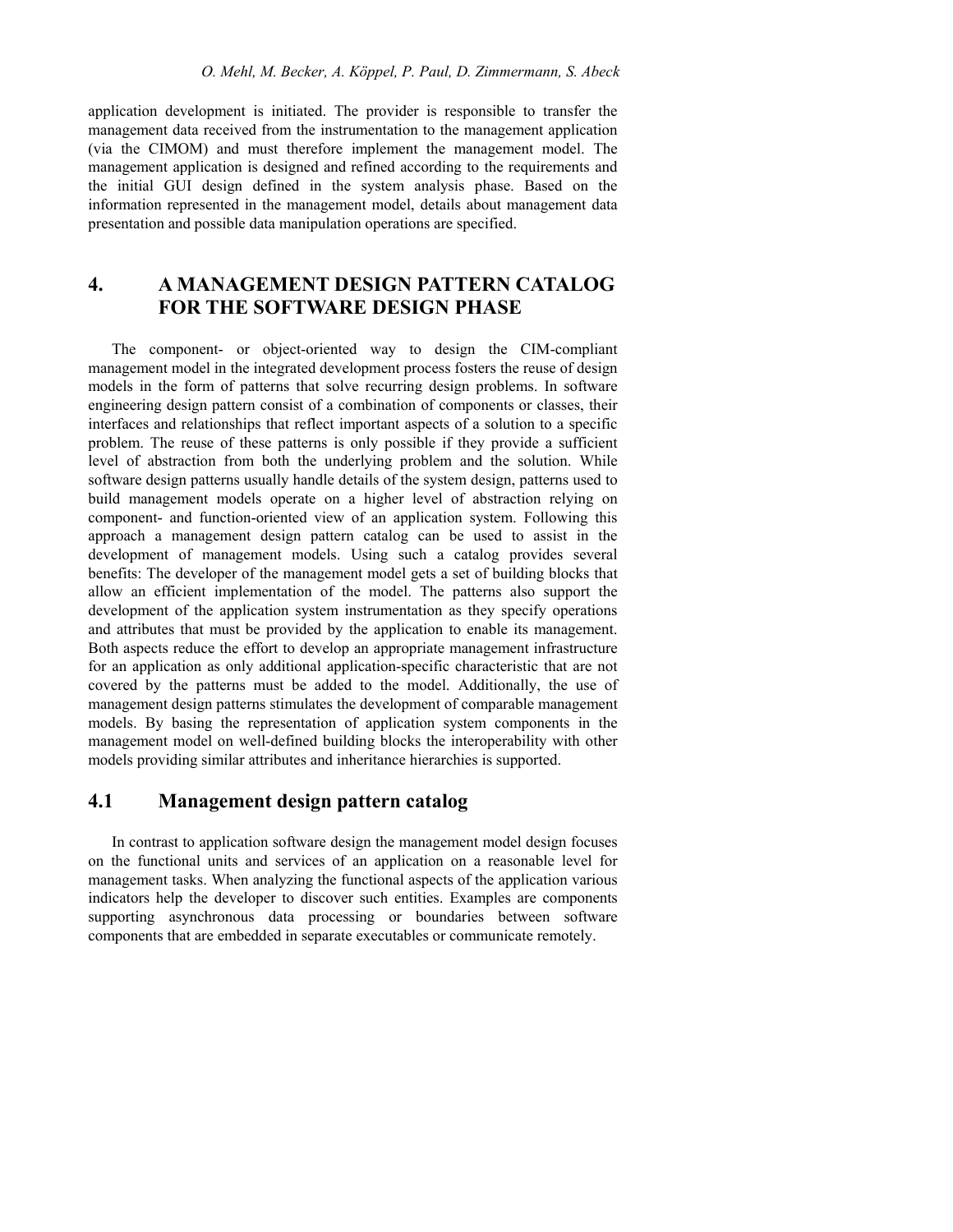The management design pattern catalog supports the developer in identifying such entities as well as in the selection of the parts of these entity that are relevant to be include in the management model. The resulting requirements for the instrumentation of the application system can then be fed back into the application design process. The level of abstraction used for the patterns is located in between the rather abstract concept of architecture styles (see [13]) and the fine-grained software design patterns used in the software design process. The patterns focus on the description of logical processing elements such as services and sub-systems. The patterns are described following the approach used in [14] to ease their selection and use by software developers. Therefore each pattern in the catalog is described by its name, a short overview as well as examples for its use. Synonyms and related terms are mentioned to ease navigation and search for an appropriate pattern. While this information is intended to support the selection of a pattern from the catalog, each pattern is also described in detail and visualized by a CIM model. Preconditions and limitations for the use of the pattern are mentioned.

The initial set of design patterns for the management design pattern catalog were identified during the design of a management infrastructure for the Enterprise Resource Planning System (ERP System) R/3 of SAP AG. A strong effort during the analysis was put on keeping the identified patterns independent from the specific characteristics of the SAP software to guarantee their reusability and to define them on a suitable level of abstraction to keep them applicable for other scenarios.

Two high-level patterns were identified as starting points for further analysis:

- The basic structure of an application system as a class model is presented in the *distributed application system* pattern.
- Systems featuring logical segments with private data and configuration sections may be modeled using the *logical system* pattern. A web server providing services for different virtual sites on the same hard- and software platform can be taken as an example for such a system.

Design patterns for single services that were identified in the functional analysis include:

- An *application service* represents a service that provides a set of related functions in an application system.
- A *distributed service* is provided by services of different component systems. A load balancing service can be taken as an example for this pattern.
- A *specialized service* represents a service implemented from specialized components or component systems within a distributed application system, playing a vital role as a single point of failure for the system.
- A *queued service* uses data queues or asynchronous request processing to provide its service. An example is a request processing service of a print server.

In addition, the following patterns can be used to describe more general component relationships.

– The pattern *client-server relationship* represents the relationships between two components that are part of a service provide/service user relationship. The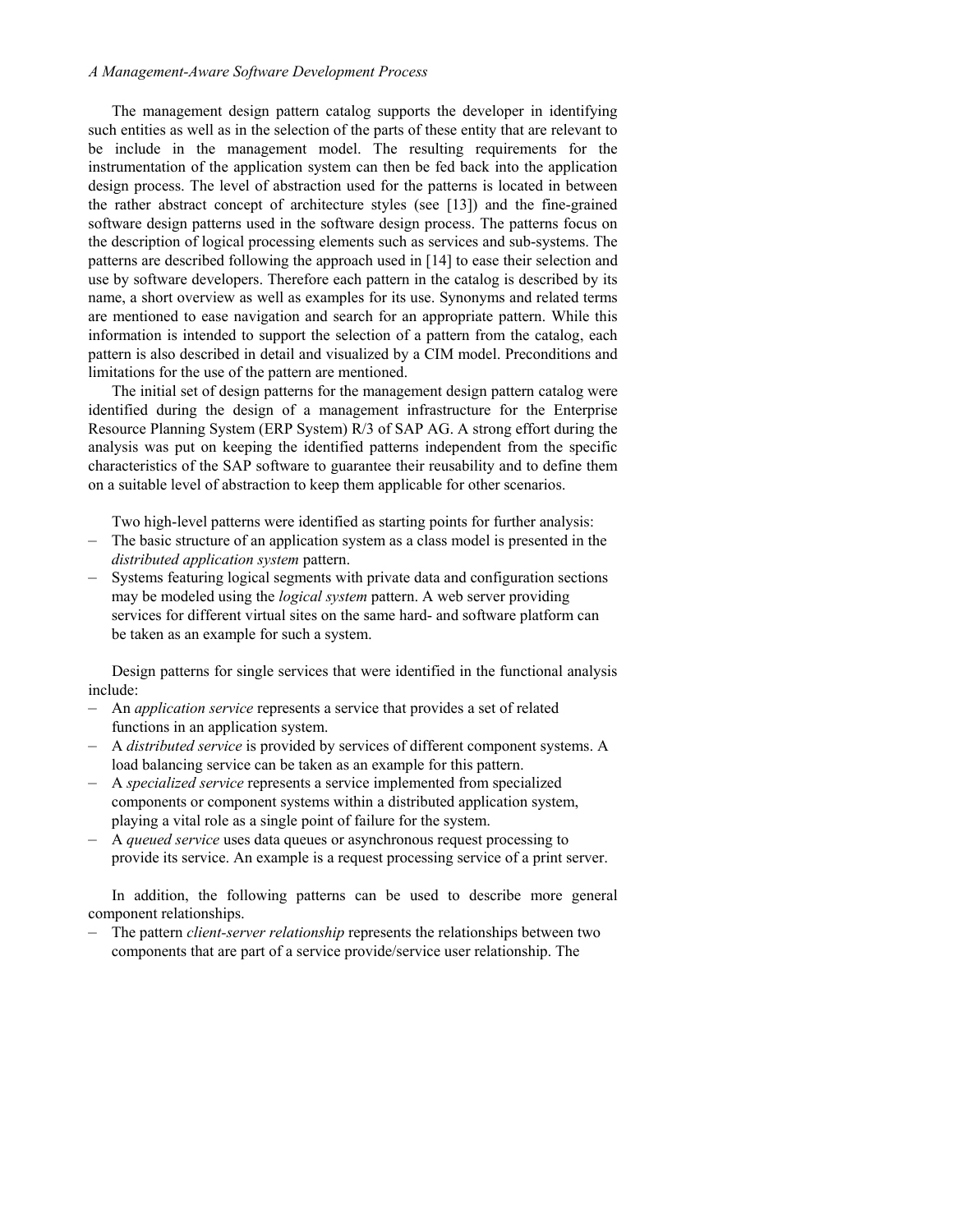communication relation ship between business tier components and a database can be described using this pattern.

– To create a model describing the properties of an external component that is used by an application system the pattern *external view* may be used.

## **4.2 Pattern examples in detail**

In the following sections the design patterns *distributed service* and *specialized service* are described in detail using the catalog structure introduced in section 4.1.

#### **4.2.1 Application Service**

**Overview:** An *application service* combines a set of functions of a technical service. All processing elements of an application can be mapped to such a service. Criteria for this kind of services are a fixed interface and permanent service availability. **Example:** A spool service for print jobs or a web server module such as a SSL module for communication encryption can be modeled as application service. **Related terms:** functional group, processing element, module



*Figure 4.* CIM model of the management design pattern *application service*

**Motivation:** The pattern allows to model the management aspects of any relevant components of an application system from a functional point of view. **modeling details:** The *ApplicationService* class is linked to the *CIM\_Application-System* class that implements the service functionality. It can use other application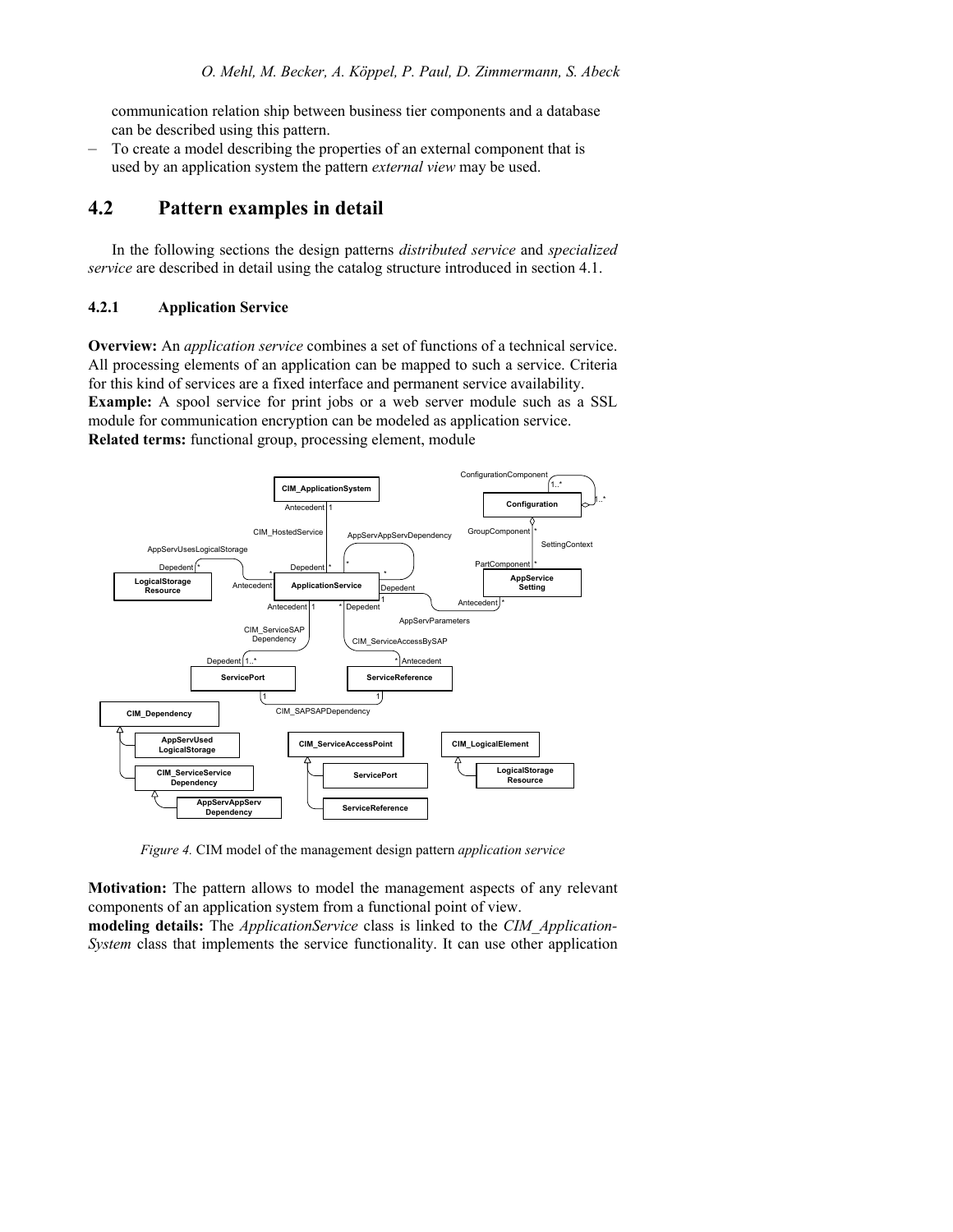services to implement its functions or provide its own functionality to other services. This is done by the use of a *ServiceReference* (to use functions of other services) or a *ServicePort* (to provide functionality) that are derived from the class *CIM\_Service-AccessPoint*. The use of data storage systems is modeled through the class *Logical-StorageResource*. Configuration options are mapped to the *AppServiceSetting* class derived from *CIM\_Configuration* that represents a part of the overall application settings.

**Preconditions and limitations:** The key problem to use this pattern is the identification of the relevant elements of an application that should be modeled as application services. Therefore an adequate level of abstraction of the software component model must be chosen before this pattern can be used.

**Visualization:** See Figure 4

### **4.2.2 Specialized Service**

**Overview:** The pattern *specialized service* represents a service that is implemented only by specific components and is of central importance for the overall system. **Example:** The payment transaction component of an e-commerce application can be seen as a specialized service. It is the single interface of the application providing access to the bank to carry out financial transactions and it is used by all other components of the e-commerce application requiring this functionality. **Related terms:** Dispatcher, master, single point of failure



*Figure 5.* CIM model of the management design pattern *specialized service*

**Motivation:** Specialized services are of special interest from a management point of view regarding fault or performance management. A failure on their part has major implications on the overall system availability. Their performance influences the overall productivity of the system.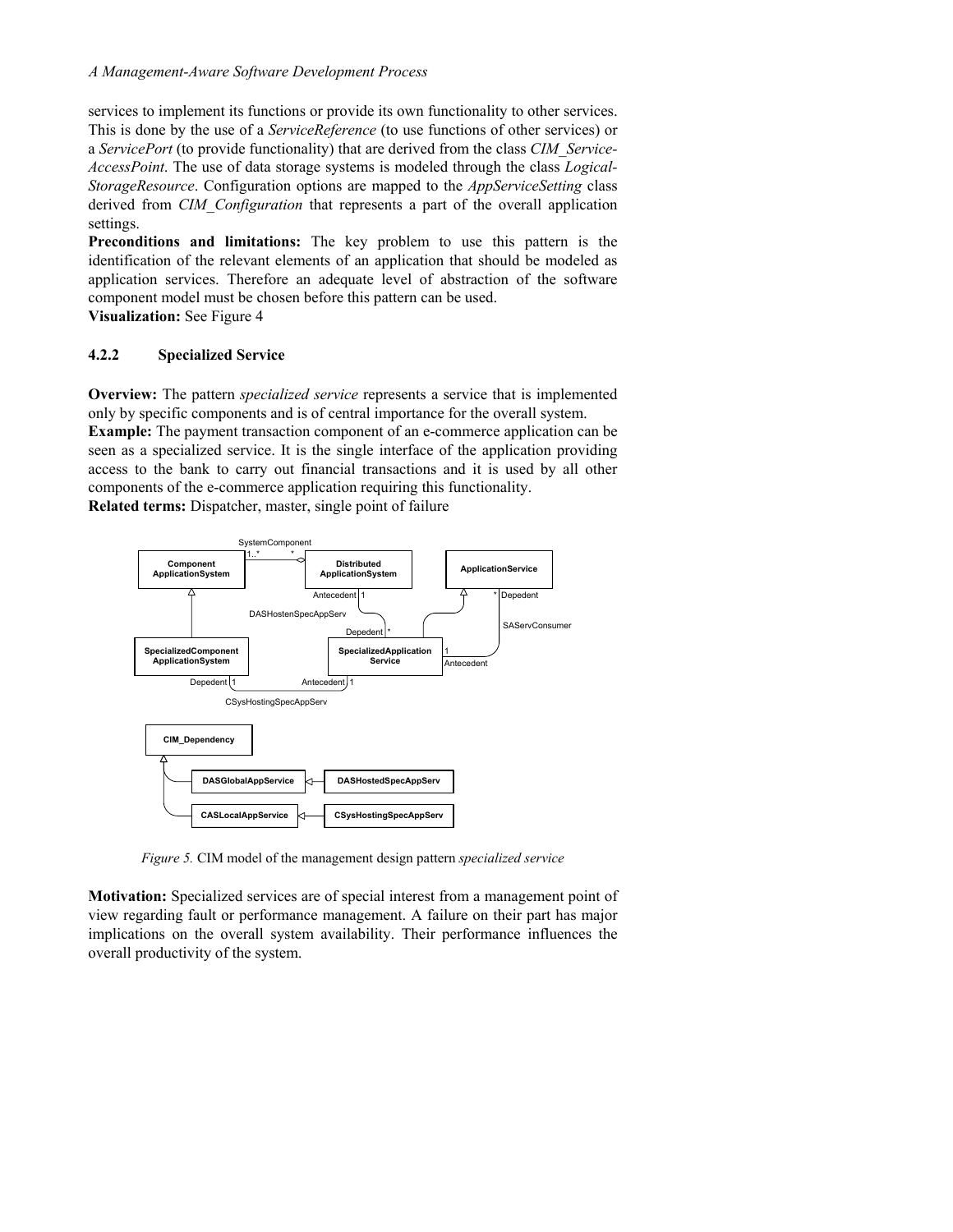**Modeling details:** A specialized application service is modeled by the *Specialized-ApplicationService* class derived from the *ApplicationService* class. This class is associated with a component system *SpecializedComponentApplicationSystem* that provides the service. The specialization of this system does not necessarily involve special software components but can also be achieved through specific configuration options. The service is used by other application services indicated by the *SAServConsumer* association to the *ApplicationService* class.

**Preconditions and limitations:** The overall application system must be built from different component systems. The services provided by the application system must be provided through component-based services. The relationships between these services must be known to allow the identification of specialized services. The pattern does not represent the functional aspects of the relationships.

**Visualization:** See Figure 5

## **5. USE OF MANAGEMENT DESIGN PATTERNS IN THE CONTEXT OF THE ERP SYSTEM SAP R/3**

The overall architecture of the ERP system SAP R/3 follows a distributed threetier architecture. In this scenario the database tier is a centralized external relational database providing its services to the business tier. In the business tier so called work processes use this central database to provide their functionality in the context of various business processes. The work processes are grouped to application servers that are located on different physical systems. Each application server consists of exactly one dispatcher process and an optional gateway service to handle the distribution of requests between the local work processes and the communication between the applications servers of a single SAP system.

The Internet Communication Manager (ICMan) component enables an application server to communicate using IP-based protocols such as HTTP or SMTP. This is achieved by extending the application server by a separate ICMan process that can be addressed by the work processes through the dispatcher process.

In the following the use of the management pattern catalog is demonstrated in the development of a management model for the ICMan.

## **5.1 Management model for the ICMan component**

Based on the functional and architectural aspects of the ICMan component the management pattern *specialized service* was identified as best choice to develop the management model. The service provided by the ICMan can be characterized as specialized service, because its service is provided by not more than one component instance but it is accessed by several other components to provide their services. Even though the ICMan component can't be seen as central in the overall application context it is central in the context of its associated application server.

Figure 6 depicts the CIM model of the ICMan component as it was integrated into the management model of the SAP base system. According to the design pattern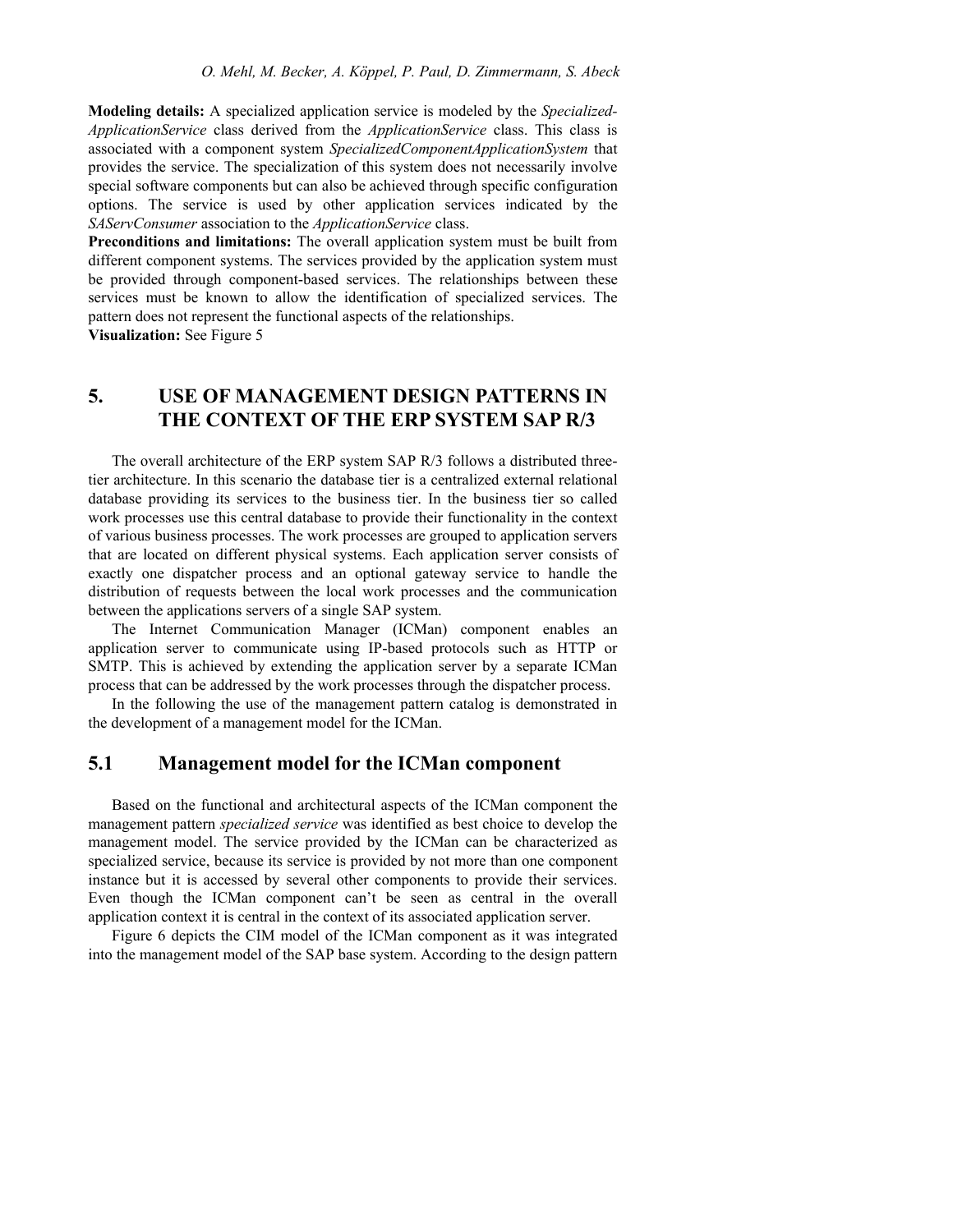*specialized service* the ICMan component was modeled as a CIM class *SAP\_BCInternetCommMgrService* derived from the abstract class *SAP\_Application-Service* that corresponds to the class *ApplicationService* in the design pattern. The association *CsysHostingSpecialService* is instantiated as *SAP\_BCKernelICMan-Implementation* and is linked to the *SpecializedComponentApplicationSystem* that implements the component system including the ICMan, which in this case is represented by *SAP\_BCKernel*. As the service of the ICMan is used by the work processes of the application server the dependency *SAServConsumer* is modeled by the association *SAP\_BCICManProvidesServiceToWP* between the *SAP\_BCInternet-CommMgrService* class and the *SAP\_BCWorkProcess* that correspond to the *ApplicationService* class in the pattern.



*Figure 6.* CIM model of the ICMan component

## **6. CONCLUSION**

The management-aware development process depicted in this paper presents an approach for the integrated development of applications and their management infrastructure by the inclusion of management aspects in all phases of the software development. It fosters the alignment and integration of the management infrastructure, weaving the management model with the application system in a standardized way. The design pattern catalog presented supports application developers to handle the additional complexity of the integrated development process. It provides as set of patterns to ease the construction of CIM-based management models as an important building block of the management infrastructure. The use of the pattern catalog was demonstrated in the development of the management model of a central component of an ERP system.